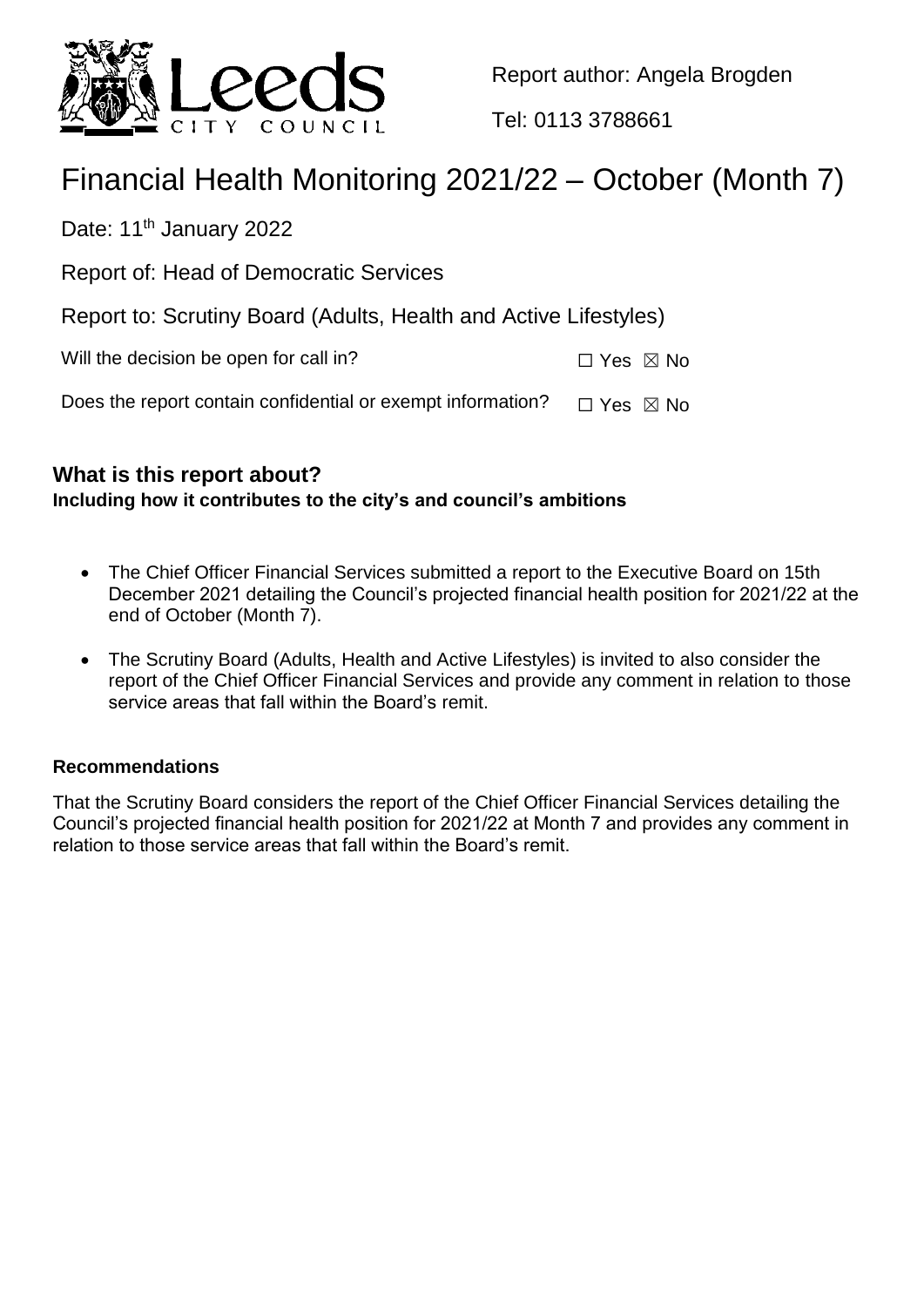### **Why is the proposal being put forward?**

- 1. Budget monitoring is a continuous process throughout the year and during its meeting on 15<sup>th</sup> December 2021, the Executive Board received a report from the Chief Officer Financial Services detailing the Council's projected financial health position for 2021/22 at the end of October (Month 7).
- 2. The Scrutiny Board (Adults, Health and Active Lifestyles) is invited to also consider the report of the Chief Officer Financial Services and provide any comment at this stage in relation to those service areas that fall within the Board's remit. A copy of this report is therefore provided in Appendix A.
- 3. During today's meeting, the Scrutiny Board will also be considering the initial budget proposals for 2022/23. These are presented elsewhere on the agenda.

#### **What impact will this proposal have?**

| Wards affected: All               |       |     |  |
|-----------------------------------|-------|-----|--|
| Have ward members been consulted? | ∃ Yes | ⊠No |  |

#### **What consultation and engagement has taken place?**

- 4. Public consultation on the 2021/22 Revenue Budget was carried out between December 2020 and January 2021 and is detailed in the 2021/22 Revenue Budget and Council Tax report presented to this Board in February 2021.
- 5. Relevant Executive Members and senior officers have been invited to attend today's meeting to discuss the appended report and to address any questions raised by the Scrutiny Board.

#### **What are the resource implications?**

6. The appended report is a revenue financial report and as such all resource implications are detailed within the report.

#### **What are the legal implications?**

7. There are no legal implications arising from the appended report.

#### **What are the key risks and how are they being managed?**

8. The reported budget position is considered in the context of risk to both the in-year financial position and the potential impact on the Council's Medium Term Financial Strategy. These risks are included on the Council's corporate risk register. Further information surrounding other associated risks is set out in the appended report.

#### **Does this proposal support the council's three Key Pillars?**

 $\boxtimes$  Inclusive Growth  $\boxtimes$  Health and Wellbeing  $\boxtimes$  Climate Emergency

9. The Best Council Plan is the Council's strategic plan which sets out its ambitions, outcomes and priorities for the City of Leeds and for the Local Authority. The Three Pillars of inclusive